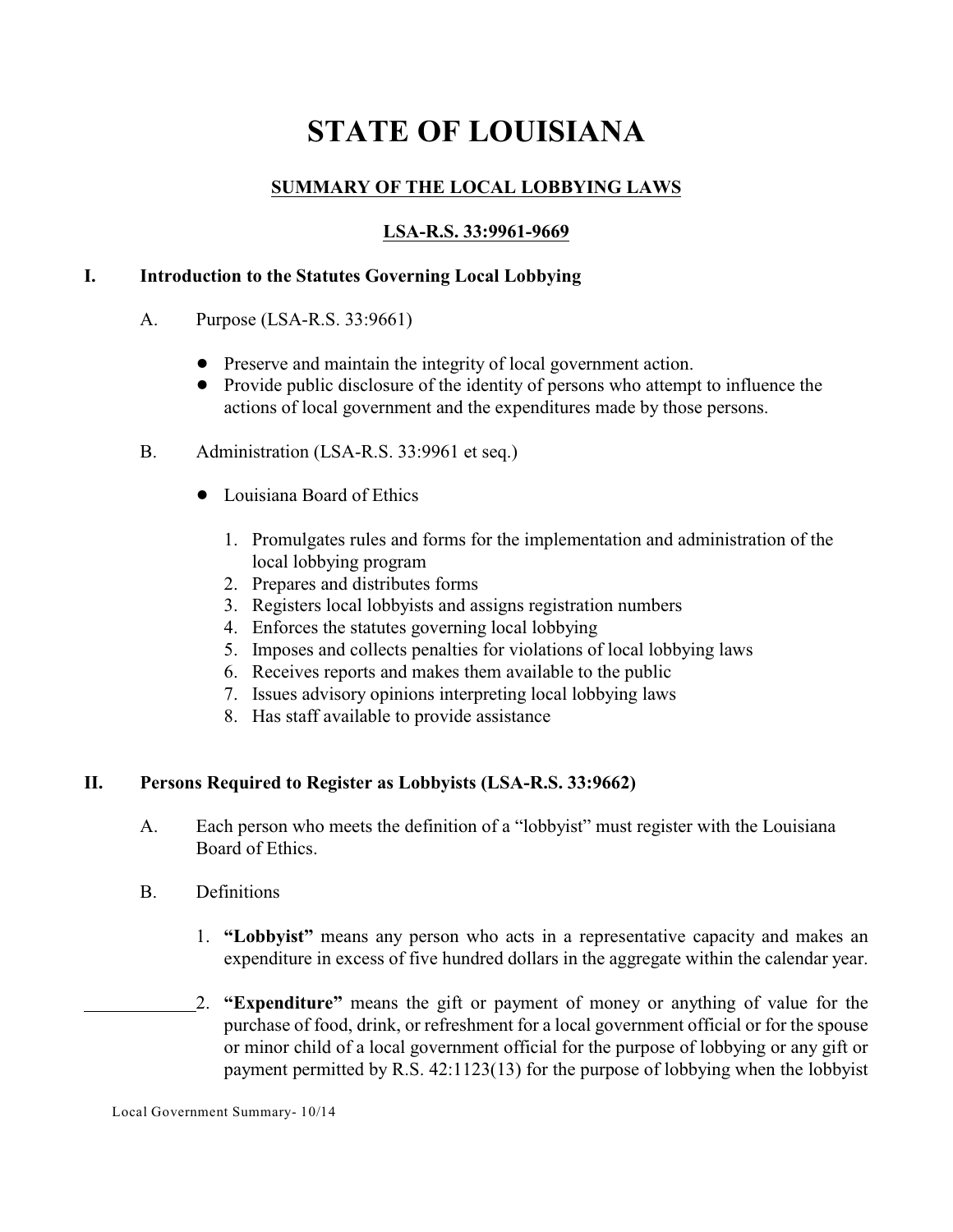or principal accounts, or would be expected to account, for the expenditure as an ordinary and necessary expense directly related to the active conduct of the lobbyist's, his employer's or the principal's trade or business.

**NOTE:***Please review the Louisiana Code of Governmental Ethics (LSA-R.S. 42: 1101 et seq). which contains limitations on the receipt of gifts by public employees and consequences for giving a public employee a gift which he is prohibited from receiving.*

- 3. **"Person"**means an individual, partnership, committee, association, corporation, and any other organization or group of persons.
- 4. **"Lobbying" or "to lobby"** means any direct act or communication with an local government official, the purpose of which is to aid in influencing a local government action.
- 5. **"Local government official"** means an elected official, an appointed official, or an employee in a local government agency.
- 6. **"Local government action"** means any act by a local government agency or official to effectuate the public powers, functions, and duties of a local government official or a local government agency, including but not limited to any act in the nature of policymaking, rulemaking, adjudication, licencing, regulation, or enforcement; relative to contracts, requests for proposals, development of specifications, or engaging another person to perform a governmental function; to adopt, repeal, increase, or decrease any fee imposed on the affairs, actions, or persons regulated by a local government agency; or to affect the passage, defeat, or implementation of any legislation.
- 7. **"Local government agency"** or **"agency"** means any political subdivision, including any parish, municipality, school board, or special district, and any other unit of local government and any department, office, agency, board, commission, district, governing authority, committee, subcommittee, advisory board, task force, or other instrumentality of a political subdivision or other unit of local government. The terms "local government agency" or "agency" shall not include any entity which is an executive branch agency as defined in La. R.S. 49:72 or any unit of the legislative or judicial branch of state government.

#### **III. Persons who are not considered to be lobbyists (LSA-R.S. 33:9663)**

- A. Elected or appointed public officials or any designee of such official acting in the performance of his public duties.
- B. A principal or employer of a lobbyist.\*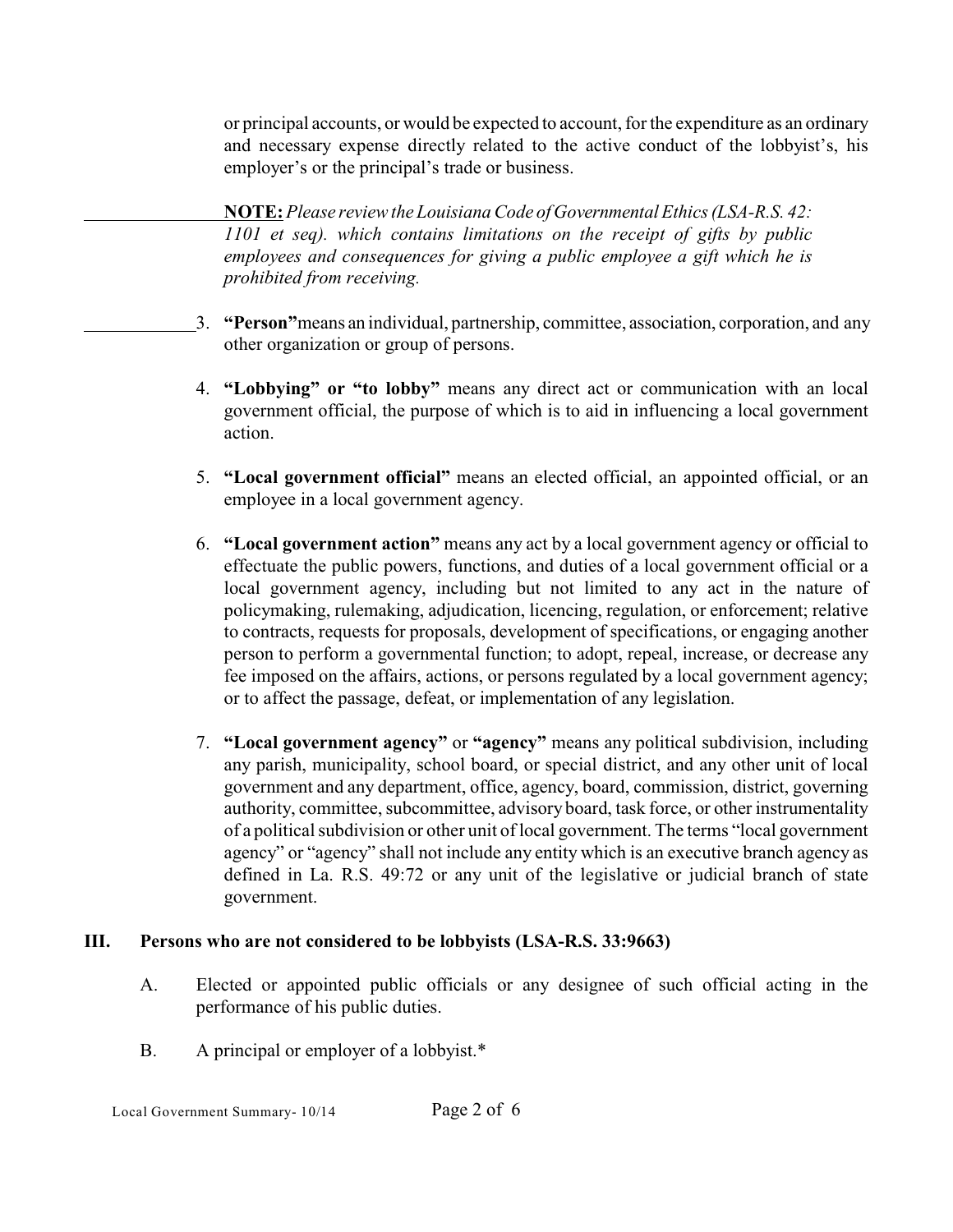**\*NOTE:** *A principal or employer may make itself subject to some provisions of the Local Government Lobbying laws by opting to file expenditure reports on behalf of all of its lobbyists in accordance with Section 9666F(2).*

# **IV. Registration Requirements (LSA-R.S. 33:9664)**

- A. Each lobbyist must register with the Louisiana Board of Ethics as soon as possible after the date of employment as a lobbyist or after the first action requiring registration as a lobbyist, whichever occurs first. Each lobbyist must register no later than five (5) days after employment as a lobbyist or within five (5) days of the first action requiring registration.
- B. Each lobbyist must provide the following on the online form approved by the Board of Ethics:
	- 1. Name and business address;
	- 2. Name and address of each person by whom he is employed or whose interests he represents, including the business in which that person is engaged;
	- 3. Name of each person by whom he is paid or is to be paid, the amount he is paid or is to be paid for the purpose of lobbying, and a characterization of such payment as paid, earned bu not received , or prospective;
	- 4. An indication of the potential subject matters about which he anticipates lobbying;
	- 5. The identity of each elected local government official or spouse of a elected local government official with whom he or his employer or principal has, or has had in the preceding 12 months, a business relationship.
	- 6. 2 inch by 2 inch photograph made within the prior 6 months, and
	- 7. \$110 registration fee.

**NOTE:** *The absence of any of the above information on a registration form and lack of payment of the \$110 registration fee may delay the processing of your registration and issuance of your registration identification number until all necessary information and fees have been received.*

- C. Registration expires on December  $31<sup>st</sup>$  of each year unless the lobbyist submits a renewal\* along with a fee of \$110. Renewals may be filed any time between December 1<sup>st</sup> and January  $31^\text{st}$ .
- D. Supplemental registration forms must be filed:
	- 1. Within **10 days** of termination of a lobbyist's employment or representation of a person or termination of all lobbying activities
	- 2. Within **5 days** of the addition of a new representation **or** all other changes in a lobbyist's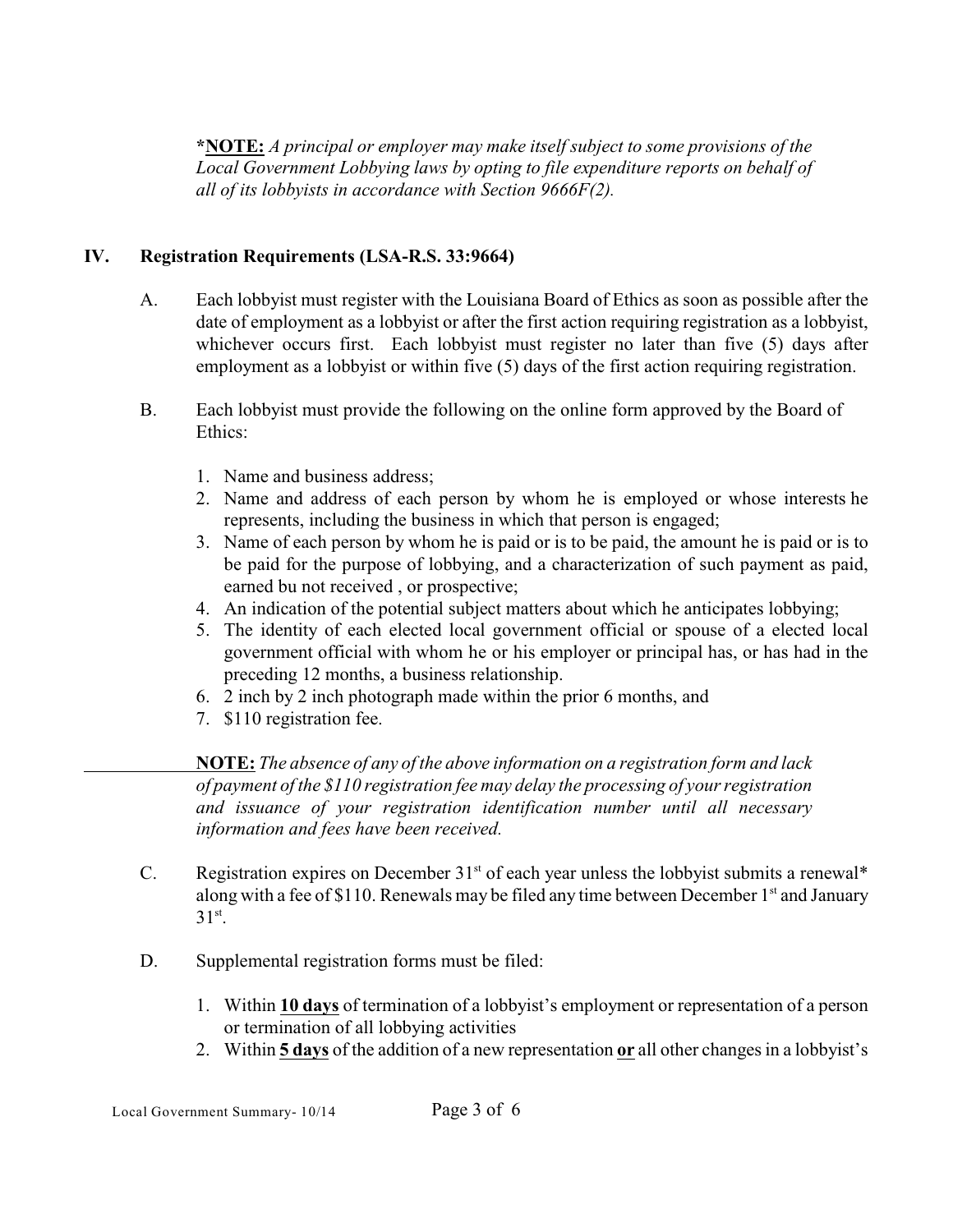registration information.

- E. There is no fee for supplemental registrations.
- F. Each lobbyist who has terminated his registration is required to file disclosure reports for each reporting period during which he was registered.

## **V. Reporting Requirements (LSA-R.S. 33:9666)**

A. Lobbying Expenditure Reports must be filed with the Board by all registered lobbyists, using the electronic filing system, on a monthly basis.

## *Monthly reports are due on the 25<sup>th</sup> of the following month.*

- B. Lobbyists are required to maintain records that document all the reports made for no less than 3 years.
- C. Each report must contain the aggregate amount of expenditures on an individual local government official during the month, including his name and his agency, and the aggregate amount of expenditures on the spouse or minor child of an local government official during the month.
- D. Each report must include all expenditures for each reception, social gathering or other function to which more than 25 branch officials have been invited.
- E. Each report must include a listing of the subject matters lobbied during the month.
- F. Each report must contain the total of all expenditures for the month.
- G. Each report must contain the aggregate amount of expenditures on an individual local government official during the month including his name and his agency, and the aggregate amount of expenditures on the spouse or minor child of an individual local government official during the same calendar year.
- H. Exemptions from Reporting:
	- 1. Any expenditure for any reception or social gathering sponsored in whole or in part by a lobbyist, individually or on behalf of a principal he represents, held in conjunction with a meeting of a national or regional organization of branch officials
	- 2. Any expenditure for any meal or refreshment consumed by or offered to a local government official which is incidental to the local government official giving a speech, being a member of a panel, or otherwise being involved in an informational presentation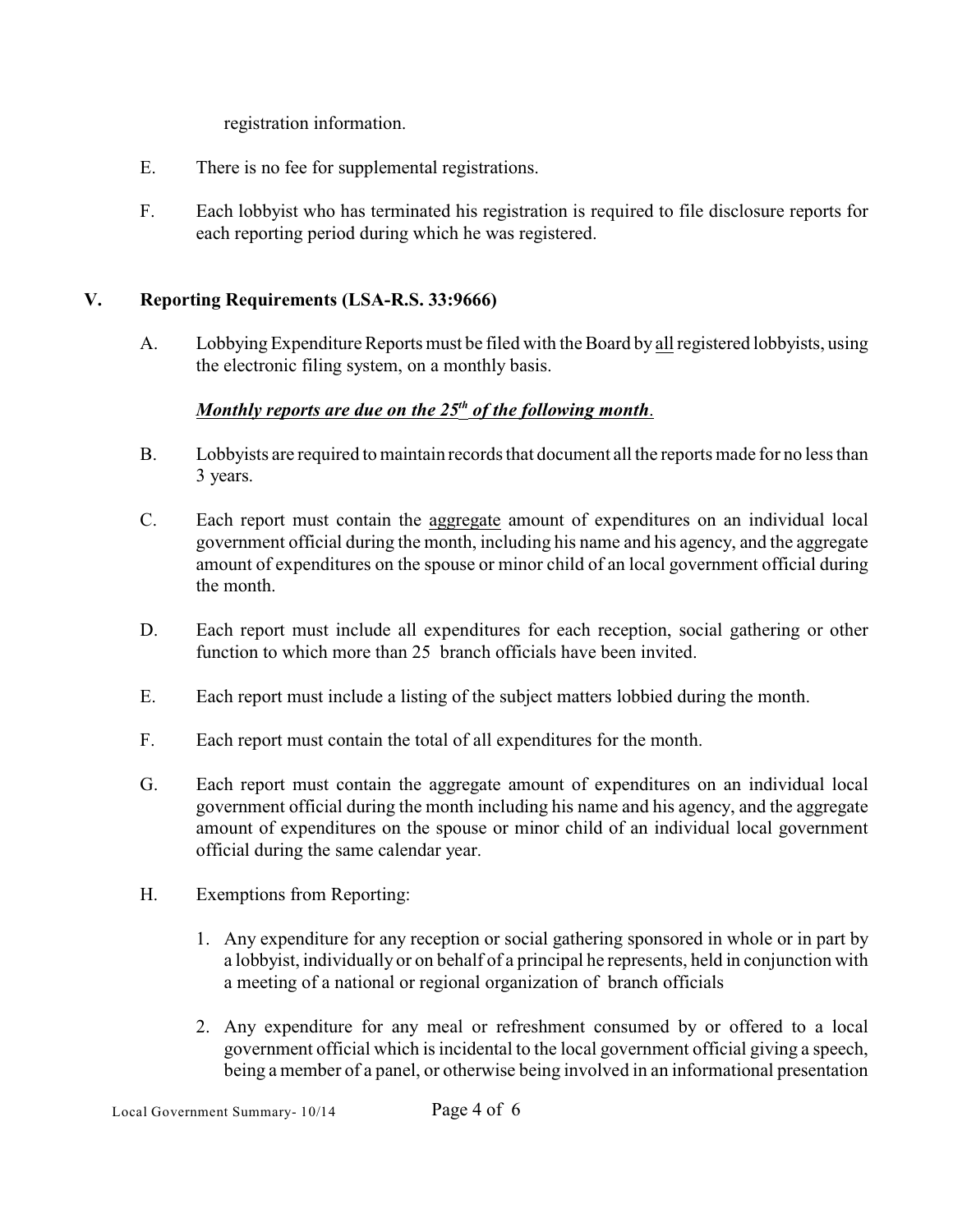to a group

- I. Any expenditures by a lobbyist's principal or employer made in the presence of the lobbyist shall be reported by the lobbyist. Information regarding such expenditures must be provided to the lobbyist by the principal or employer within 2 business days of the close of the reporting period. Failure by the principal or employer to timely provide such information to its lobbyist will cause the principal or employer to be required to register as a lobbyist under the Local Government Lobbying Laws and will subject it to any applicable penalties.
- J. A lobbyist's employer or principal may opt to file expenditure reports for all of its registered branch lobbyists.
	- 1. An employer or principal must notify the Board of its intention to file on behalf of its lobbyists no later than January  $31<sup>st</sup>$  of each year.
	- 2. Such option will be effective for the reporting of all expenditures made during that calendar year.
	- 3. Any lobbyist whose employer or principal opts to file reports on his behalf must provide all information about expenditures no later than 2 business days after the close of each reporting period.
	- 4. An employer or principal who opts to file on behalf of its lobbyists shall be liable for any applicable late fees and penalties for late filings.

**NOTE:** *In order to exercise this option, a Local Government Lobbying Expenditure Reporting Designation Form must be completed and submitted to the Board by January 31 of the calendar year.*

# **VI. Penalties**

- A. Any person required to register and who fails to timely register and any person who fails to timely file any report shall be assessed a late fee of \$50 per day, up to a maximum of \$1,500.
- B. Any person whose registration or report is filed 11 or more days after the day on which it was due shall be assessed a penalty of up to \$10,000 in addition to any late fee.
- C. If a report is inaccurate or incomplete, the Board shall notify the lobbyist and give the lobbyist 14 days to correct the inaccuracy before the implementation of any penalties.
- D. The Board may censure any person found guilty of a violation of these laws by the Board of Ethics and prohibit such person from lobbying for not less than 30 days and not more than one year.
- E. The Board may file a claim to offset any late fees or other penalties imposed against an individual's state income tax refund.